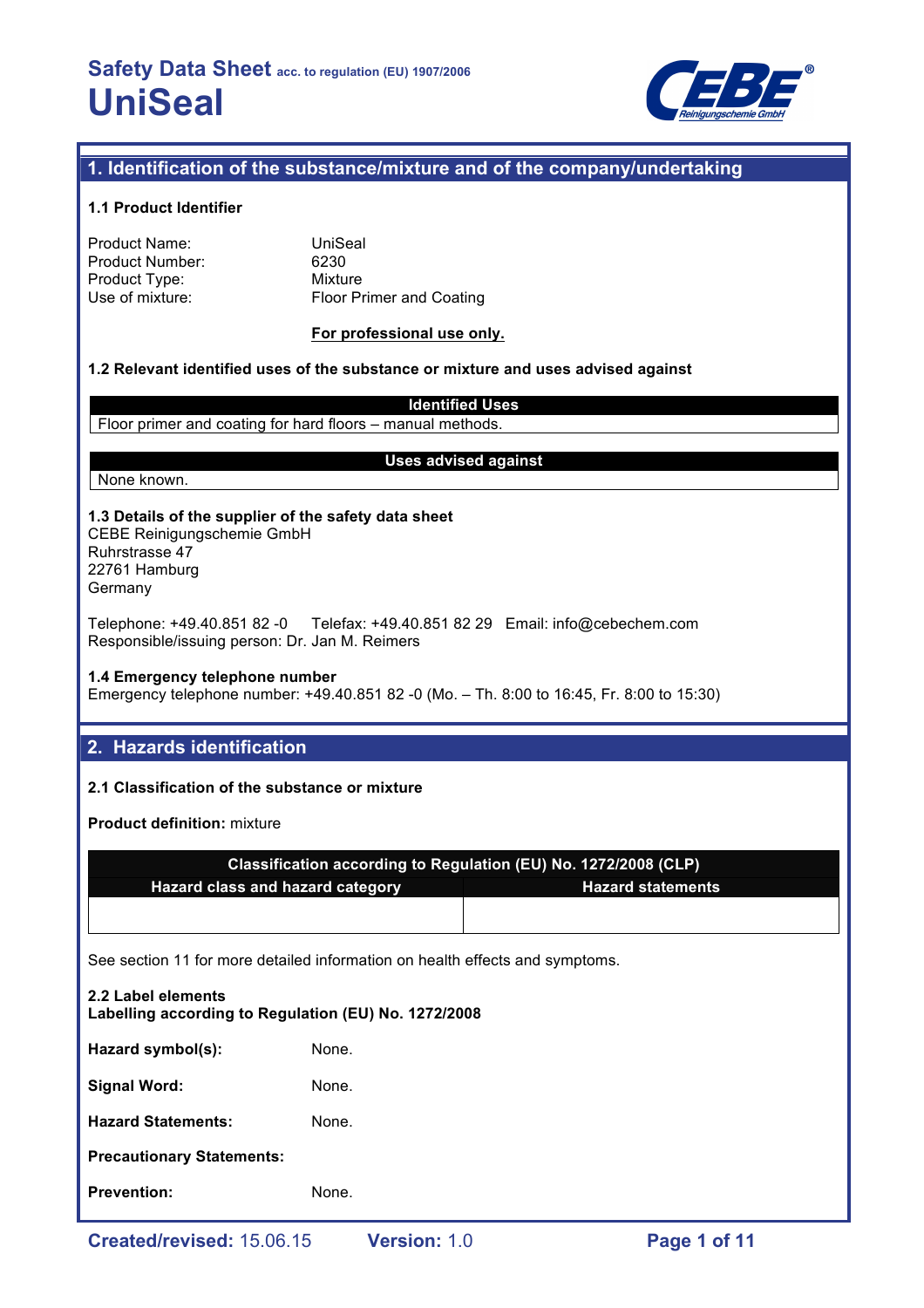

| <b>Reaction:</b> | None. |
|------------------|-------|
| Storage:         | None. |
| Disposal:        | None. |

**Additional labelling elements:** None.

# **2.3 Other hazards**

**Other hazards that do not lead to a classification:** Not applicable.

# **3. Composition/information on ingredients**

#### **3.2 Mixtures**

| <b>Hazardous</b><br><b>Components</b>                                    | <b>Identifiers</b> | $Wt - %$ | <b>Classifcation</b><br>(EU) 1272/2008 |  |  |
|--------------------------------------------------------------------------|--------------------|----------|----------------------------------------|--|--|
|                                                                          |                    |          |                                        |  |  |
| See section 16 for the full wording of the above mentioned H-statements. |                    |          |                                        |  |  |

At the time of creation of this data sheet no further ingredients were classified as hazardous to health or environment or were contained in concentrations that did not mandate their mention in this section.

# **4. First aid measures**

## **4.1 Description of first aid measures**

**Eye contact**: Immediately flush eyes with plenty of water, occasionally lifting the upper and lower eyelids. Check for and remove any contact lenses. In case of irritation consult a physician.

**Inhalation**: Remove victim to fresh air and keep at rest in a position comfortable for breathing. Get medical attention if symptoms occur.

**Skin contact:** Flush contaminated skin with plenty of water. Remove contaminated clothing and shoes. Get medical attention if symptoms occur.

**Ingestion:** Rinse mouth with water. Do not induce vomiting unless directed to do so by medical personnel. Get medical attention if symptoms occur.

**Protection of first-aiders:** No action shall be taken involving any personal risk or without suitable training.

## **4.2 Most important symptoms and effects, both acute and delayed**

#### **Potential acute health effects**

**Eye contact:** No known significant effects or critical hazards. **Inhalation:** No known significant effects or critical hazards. **Skin contact:** No known significant effects or critical hazards. **Ingestion:** No known significant effects or critical hazards.

#### **Signs / symptoms of overexposure**

**Eye contact**: No specific data. **Inhalation**: No specific data.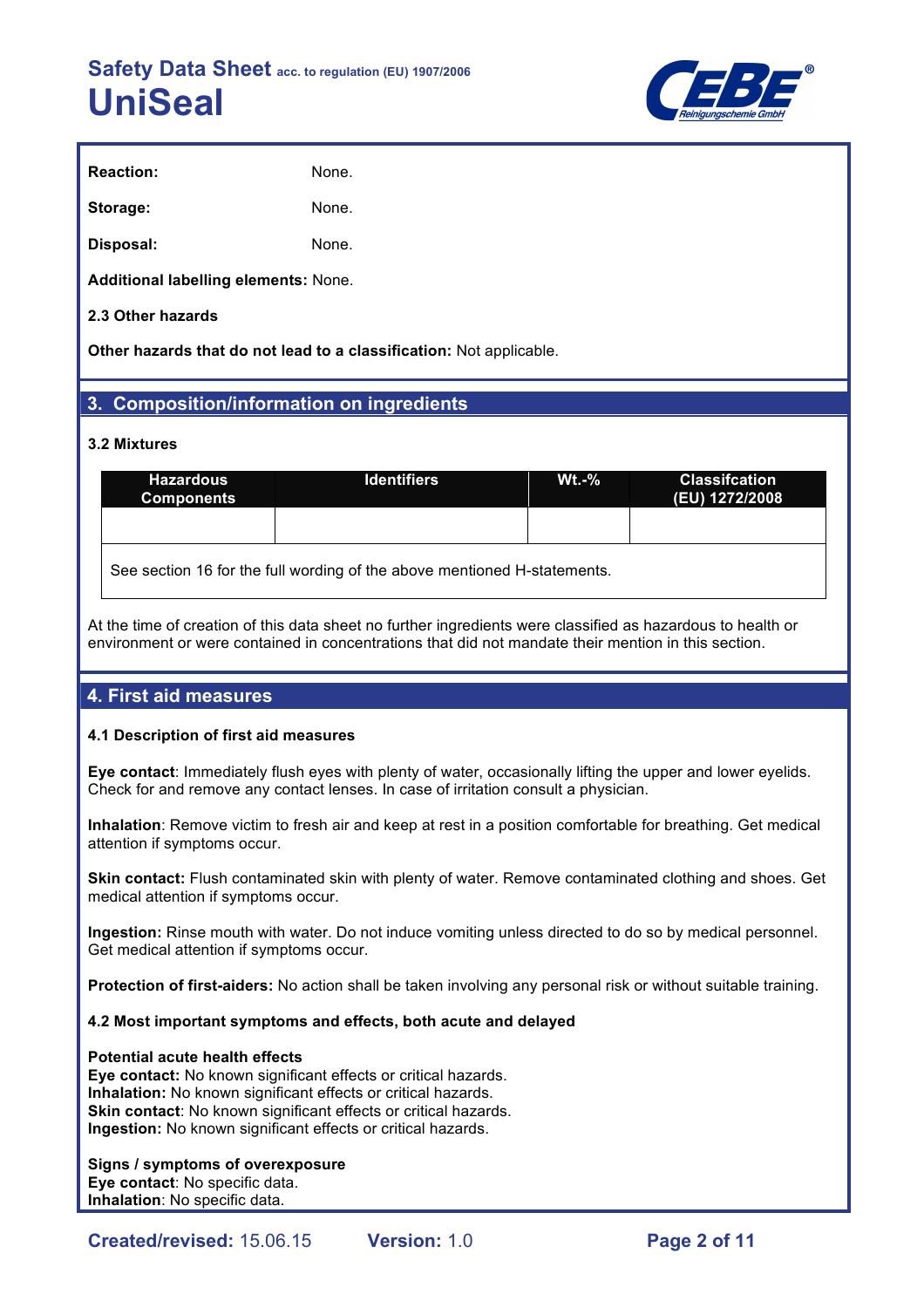

**Skin contact: No specific data. Ingestion:** No specific data.

## **4.3 Indication of any immediate medical attention and special treatment needed**

**Indications for the physician:** Treat symptomatically. If larger amounts have been swallowed or inhaled consult specialist for poisoning.

**Special treatement:** No special treatment.

# **5. Fire fighting measures**

#### **5.1 Extinguishing media**

**Suitable extinguishing media:** Use an extinguishing agent suitable for the surrounding fire.

**Unsuitable extinguishing media:** None known.

#### **5.2 Special hazards arising from the substance or mixture**

**Hazards from the substance or mixture**: In a fire or if heated, a pressure increase will occur and the container may burst.

**Hazardous combustion products:** Decomposition products may include the following materials: carbon dioxide, carbon monoxide, oxides.

#### **5.3 Advice for firefighters**

**Special precautions for fire- fighters:** In case of fire the scene cordon immediately removing all persons from the danger area. No action shall be taken involving any personal risk or without suitable training. Move containers from fire area if safe to do so. Spray fire-exposed containers with water to cool.

**Special protective equipment for firefighters:** Fire fighters should wear proper protective equipment.

# **6. Accidental release measures**

#### **6.1 Personal precautions, protective equipment and emergency procedures**

**For persons that are not emergency technicians:** No action shall be taken involving any personal risk or without suitable training. Evacuate surrounding areas. Keep unnecessary and unprotected personnel from entering. Do not touch or walk through spilled material. Avoid breathing vapor or mist. Ensure adequate ventilation. In case of insufficient ventilation wear suitable respiratory equipment. Put on appropriate personal protective equipment.

**For first aid personel in case of emergency:** If protective equipment/clothing is needed in case of accidental release, Section 8 should be consulted for appropriate and inappropriate materials. See section 8 for further information on hygiene measures.

## **6.2 Environmental precautions**

Avoid the proliferation and dispersal of spilled material and contact with soil, waterways, drains and sewers. Inform the relevant authorities if the product has caused environmental pollution (sewers, waterways, soil or air).

## **6.3 Methods and materials for containment and cleaning up**

**Small amounts:** Dilute with plenty of water. Absorb with an inert material and place in an appropriate waste disposal.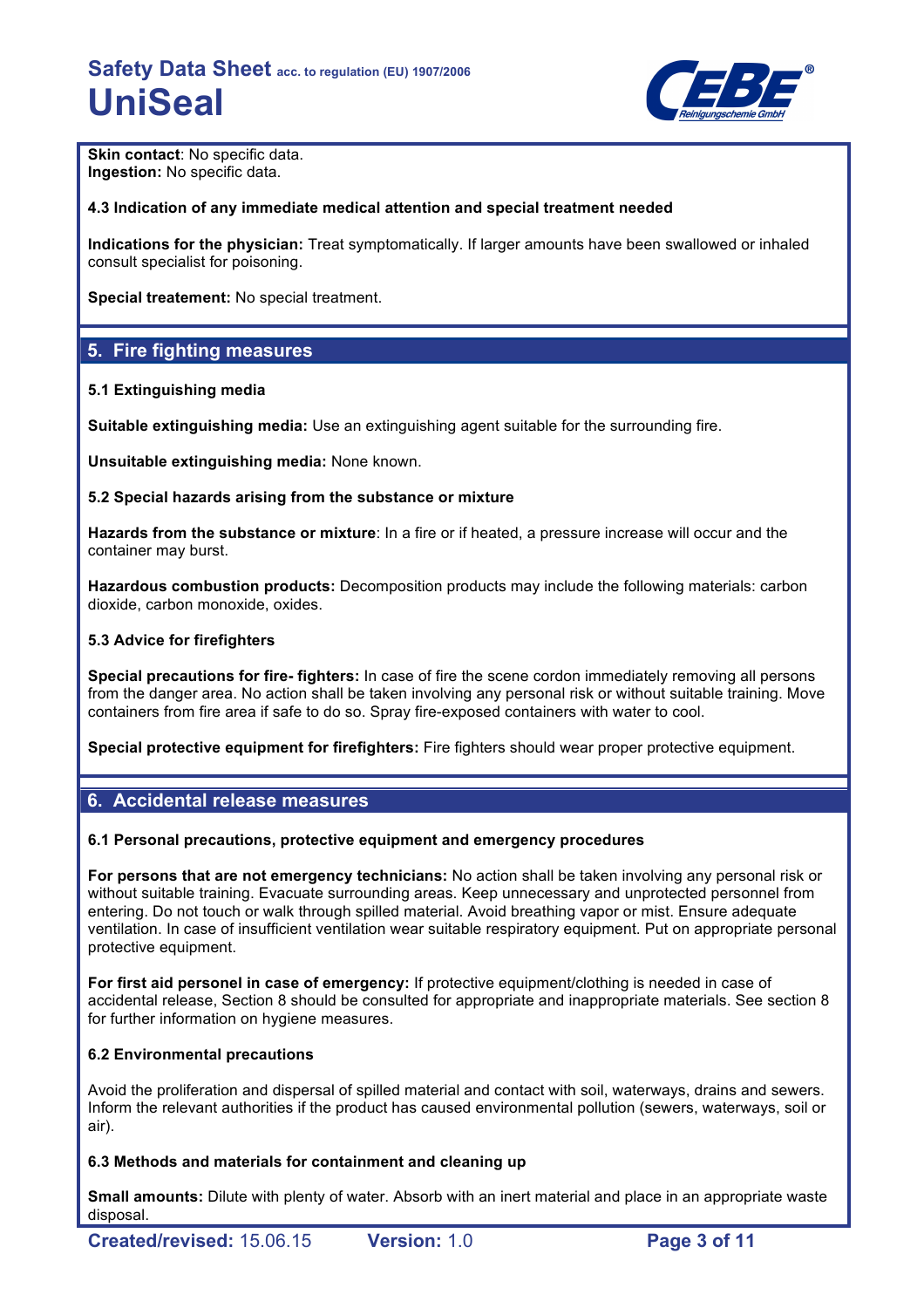

**Large amounts:** avoid entry into sewers, water courses, basements, or confined areas.Collect spilt material using non-flammable absorption agent (eg. sand, earth, vermiculite or diatomaceous earth) and hand it in for disposal according to local regulations in an appropriate container (see section 13).

## **6.4 Reference to other sections**

See Section 1 for emergency contact information. See Section 8 for information on appropriate personal protective equipment. See Section 13 for additional waste treatment information.

# **7. Handling and storage**

The information in this section contains generic advice and guidance. The list of Identified Uses in Section 1 should be consulted for any exposure scenario or when exposure scenarios on the available applicationspecific information.

#### **7.1 Precautions for safe handling**

**Protective measures:** Put on appropriate personal protective equipment (see Section 8).

**Advice on general occupational hygiene:** Eating, drinking and smoking should be prohibited in areas where this material is handled, stored and processed. After use or contact with the substance immediately wash hands and face especially before eating, drinking and smoking. Remove contaminated clothing and protective equipment before entering eating areas. See Section 8 for additional information on hygiene measures.

#### **7.2 Conditions for safe storage, including any incompatibilities**

Store between the following temperatures: 0 to 40°C (32 to 104°F). Store in accordance with local regulations. Keep only in original container. Protect from direct sunlight. Store in a dry, cool and wellventilated area, away from incompatible materials (see section 10) and do not store with food and drink. Hold container tightly closed and sealed until ready to use. Containers that have been opened must be carefully resealed and kept upright to prevent leakage. Do not store in unlabelled containers. Use appropriate container to avoid environmental contamination.

## **7.3 Specific end use(s)**

**Recommendations:** No information available.

# **8. Exposure controls/personal protection**

The information in this section contains generic advice and guidance. The list of Identified Uses in Section 1 should be consulted for any exposure scenario or when exposure scenarios on the available applicationspecific information.

#### **8.1 Control parameters**

#### **Occupational exposure limit values**

**Name of substance <b>Exposure limit value** 

#### **Recommended monitoring procedures**

If this product contains ingredients with exposure limits, monitoring procedures are personal, (related to workplace) or biological monitoring may be required to determine the effectiveness of the ventilation or other control measures and / or the necessity to use respiratory protective equipment. Reference should be made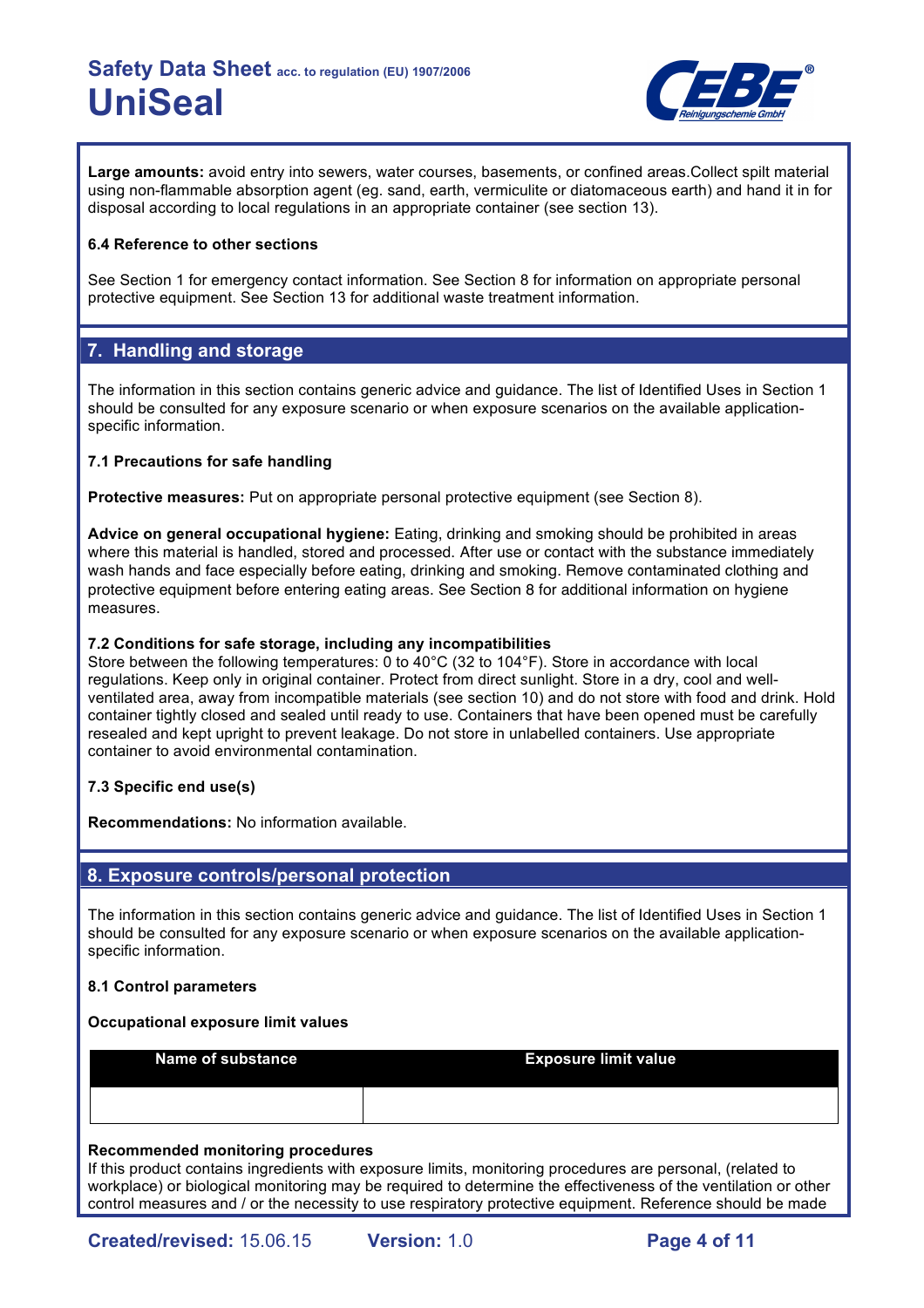

to European Standard EN 689 for methods for the assessment of exposure by inhalation to chemical agents and national guidance documents for methods for the determination of hazardous substances.

#### **Derived effect concentrations**

No Derived No Effect Levels (DNEL) – values available.

#### **Predicted effect concentrations**

No Predicted No Effect Concentrations (PNEC) available.

#### **8.2 Limitation and monitoring of exposure**

**Appropriate technical controls:** Use only with adequate ventilation. Process enclosures, local exhaust ventilation or other engineering controls be used to keep worker exposure to airborne contaminants below any recommended or statutory limits. The engineering controls also need to keep gas, vapor or dust concentrations below any lower explosive limits. Use explosion-proof ventilation equipment.

#### **Personal protective measures**

**Hygiene measures:** After handling chemical products and at the end of the working day as well as before eating, smoking and using the toilet thoroughly wash hands, forearms and face. Select appropriate techniques to remove potentially contaminated clothing. Wash contaminated clothing before reusing. Ensure that eyewash stations and safety showers are close to the work area.

**Eye protection / face protection (EN 166):** No special recommendations.

**Hand protection (EN 374):** No special recommendations.

**Skin protection (EN 14605):** Before handling this product the personal protective equipment should be selected on the basis of the task and the associated risks to be carried out and approved by a specialist.

**Other skin protection:** Appropriate footwear and any additional skin protection measures based on the task being performed and the risks involved and should be approved by a specialist.

**Respiratory protection (EN 143, 14387):** Under normal and intended conditions of product use no respirator is required. If workers are exposed to concentrations above the exposure limit, they must use appropriate, certified respirators.

**Thermal hazards:** Not applicable.

**Delimitation and monitoring of the environmental exposition:** Emissions from ventilation or work process equipment should be checked to ensure they comply with the requirements of environmental protection legislation. In some cases, fume scrubbers, filters or engineering modifications to the process equipment will be necessary to reduce emissions to acceptable levels.

# **9. Physical and chemical properties**

## **9.1 Information on basic physical and chemical properties**

- **a) Appearance: Form:** liquid **Color:** white
- **b) Odor:** like acrylate
- **c) Odor threshold:** Not applicable and/or not determined for this mixture
- **d) pH:**  $8.5 \pm 0.5$  at 20 $^{\circ}$ C
- **e) Freezing/melting point:** Not applicable and/or not determined for this mixture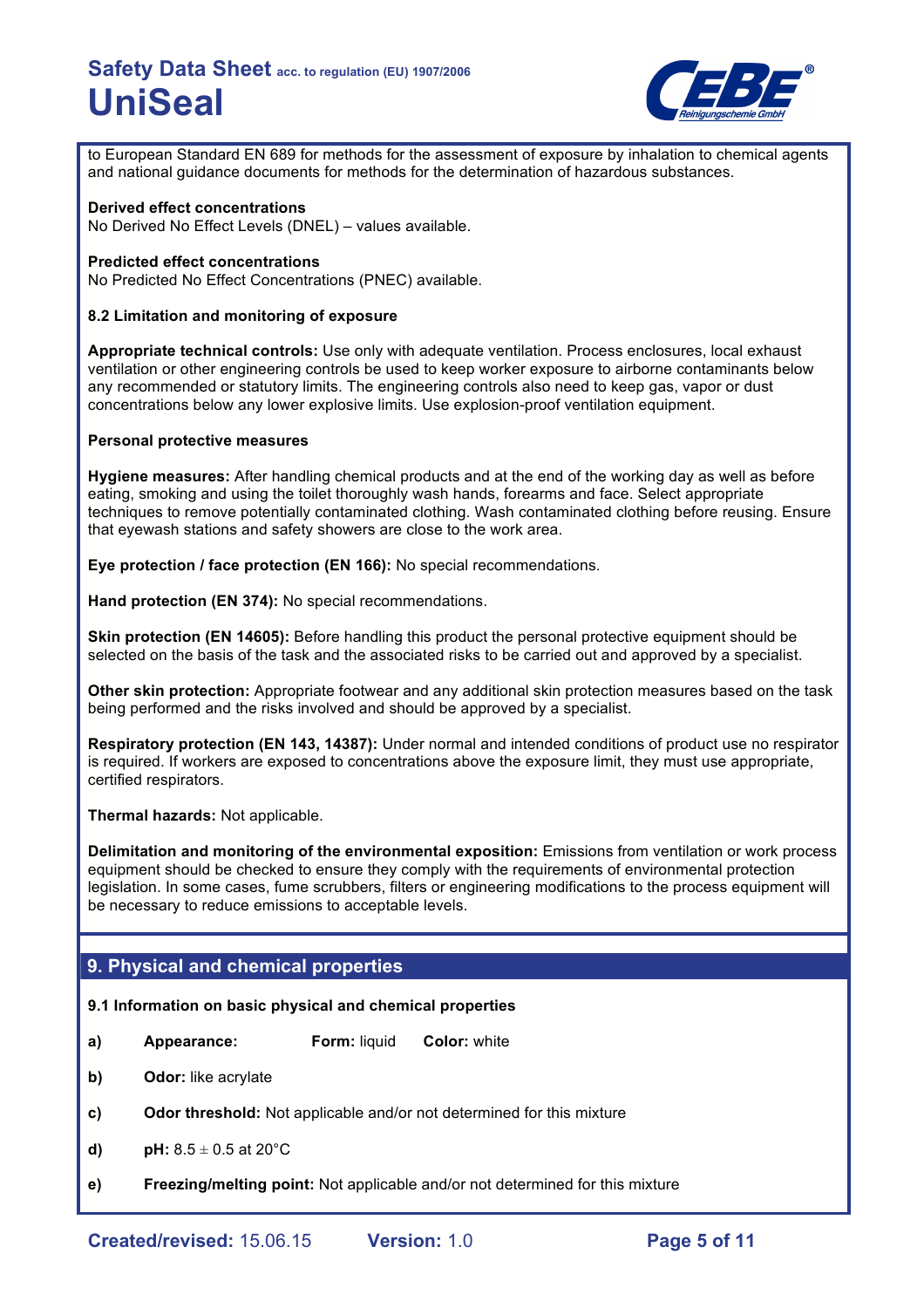

- **f) Boiling point/boiling range:** Not applicable and/or not determined for this mixture
- **g) Flash point:** Not applicable and/or not determined for this mixture
- **h) Evaporation rate:** Not applicable and/or not determined for this mixture
- **i) Flammability (solid, gas):** Not applicable and/or not determined for this mixture
- **j) Upper/lower explosion limit:** Not applicable and/or not determined for this mixture
- **k) Vapor pressure:** Not applicable and/or not determined for this mixture
- **l) Relative vapor density:** Not applicable and/or not determined for this mixture
- **m) Density:** 1.015 1.035 g/cm<sup>3</sup>
- **n) Solubility** easily soluble in the following substances: water
- **o) partition coefficient:** n-octanol/water: Not applicable and/or not determined for this mixture
- **p) Ignition temperature:** Not applicable and/or not determined for this mixture
- **q) Thermal decomposition:** Not applicable and/or not determined for this mixture
- **r) Viscositiy, dynamic:** Not applicable and/or not determined for this mixture
- **s) Explosive properties:** Not applicable and/or not determined for this mixture
- **t) Oxidizing properties:** Not applicable and/or not determined for this mixture

## **9.2 Other information**

No further information available.

# **10. Stability and reactivity**

## **10.1 Reactivity**

For this product or its ingredients no specific test data related to reactivity are available.

## **10.2 Chemical stability**

The product is stable.

**10.3 Possibility of hazardous reactions** Dangerous reactions will not occur under normal storage conditions and under normal use.

# **10.4 Conditions to avoid**

No specific data.

## **10.5 Incompatible materials**

No specific data.

**10.6 Hazardous decomposition products** Under normal conditions of storage and use, hazardous decomposition products should not be produced.

# **11. Toxicological information**

**11.1 Information on toxicological effects**

**a) acute toxicity:**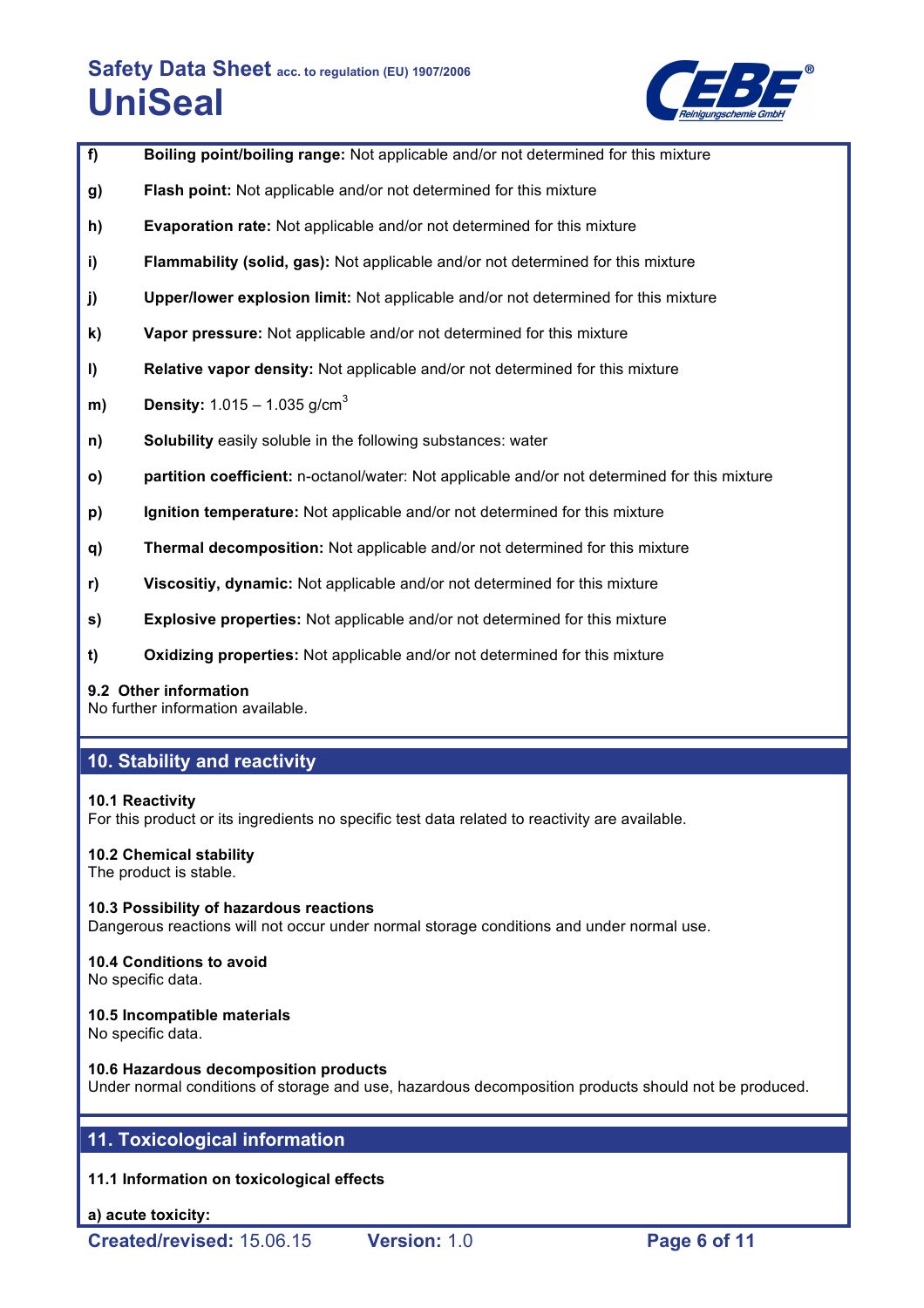

| Name of<br><b>Substance</b>       | <b>Result</b>  | <b>Species</b> | <b>Dose</b>     | <b>Exposition</b>        |
|-----------------------------------|----------------|----------------|-----------------|--------------------------|
| Tris (2-butoxyethyl)<br>phosphate | $LD_{50}$ Oral | Rat            | $<$ 2,000 mg/kg | $\overline{\phantom{0}}$ |

**Conclusion/Summary:** Not determined for this mixture.

# **b) Irritation to skin; c) Irritation to eyes; d) Sensitisation**

| Name of<br><b>Substance</b>       | <b>Result</b>                                                  | <b>Species</b>   | <b>Points</b>                     | <b>Exposition</b>             | <b>Observation</b>                                   |
|-----------------------------------|----------------------------------------------------------------|------------------|-----------------------------------|-------------------------------|------------------------------------------------------|
| Tris (2-butoxyethyl)<br>phosphate | Skin - Slightly<br>irritating<br>Eyes - Slightly<br>irritating | Rabbit<br>Rabbit | ۰<br>$\qquad \qquad \blacksquare$ | $\overline{\phantom{a}}$<br>- | $\overline{\phantom{0}}$<br>$\overline{\phantom{0}}$ |

**Conclusion / Summary:** No known significant effects or critical hazards.

#### **e) Germ cell mutagenicity:**

**Conclusion / Summary:** No known significant effects or critical hazards.

**f) carcinogenicity:**

**Conclusion / Summary:** No known significant effects or critical hazards.

**g) reproductive toxicity:**

**Conclusion / Summary:** No known significant effects or critical hazards.

**h) specific target organ toxicity single exposure Conclusion / Summary:** No known significant effects or critical hazards.

**i) specific target organ toxicity after repeated exposure Conclusion / Summary:** No known significant effects or critical hazards.

**j) Aspiration hazard Conclusion / Summary:** No known significant effects or critical hazards.

**Teratogenicity Conclusion / Summary:** No known significant effects or critical hazards. **Information on the likely routes of exposure:** No known significant effects or critical hazards.

#### **Potential acute health effects**

**Inhalation:** No known significant effects or critical hazards. **Ingestion:** No known significant effects or critical hazards. **Skin contact:** No known significant effects or critical hazards. **Eye contact:** No known significant effects or critical hazards.

**Symptoms related to the physical, chemical and toxicological characteristics Inhalation:** No specific data. **Ingestion:** No specific data. **Skin contact:** No specific data. **Eye contact:** No specific data.

**Delayed and immediate effects and also chronic effects from short and long term exposure**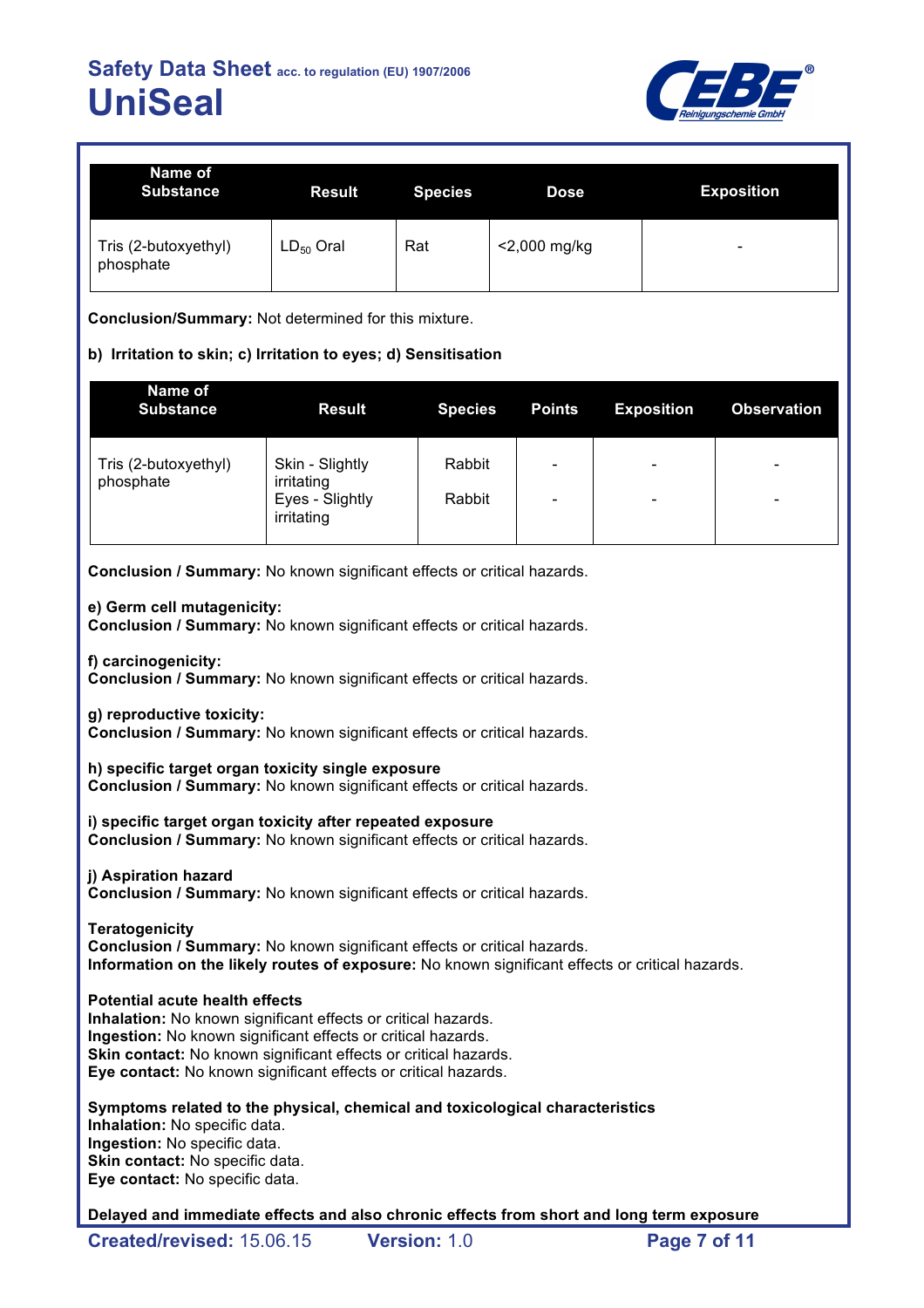

#### **Short term exposure**

**Potential immediate effects:** Not determined for the mixture. **Potential delayed effects:** Not determined for the mixture.

#### **Long-term exposure**

**Potential immediate effects:** Not determined for the mixture. **Potential delayed effects:** Not determined for the mixture.

**Potential chronic health effects**

**Conclusion / Summary:** Not determined for the mixture.

**General:** No known significant effects or critical hazards. **Carcinogenicity:** No known significant effects or critical hazards. **Mutagenicity:** No known significant effects or critical hazards. **Teratogenicity:** No known significant effects or critical hazards. **Developmental effects:** No known significant effects or critical hazards. **Fertility effects:** No known significant effects or critical hazards.

**Other information:** Not determined for the preparation.

# **12. Ecological information**

# **12.1 Toxicity**

| Name of<br>substance              | <b>Result</b>                                                             | <b>Species</b>                      | <b>Exposition</b>         |
|-----------------------------------|---------------------------------------------------------------------------|-------------------------------------|---------------------------|
| Tris (2-butoxyethyl)<br>phosphate | $LC_{50}$ 10 - 100 mg/l<br>$EC_{50}$ 10 - 100 mg/l<br>$EC_0 > 1,000$ mg/l | Fish<br>Daphnia<br>Activated sludge | 96 hours<br>48 hours<br>- |

**Conclusion/Summary:** Not determined for this mixture.

## **12.2 Persistence and degradability**

**Conclusion/Summary:** The surface active ingredients contained in this product are biologically degradable according to regulation 648/2004 EC.

## **12.3 Bioaccumulative potential**

**Conclusion/Summary:** Not determined for this mixture.

## **12.4 Mobility in soil**

**Partition coefficient ground/water (K<sub>OC</sub>):** Not determined for this mixture. **Mobility:** Not determined for this mixture.

#### **12.5 Results of PBT and vPvB assessment PBT:** not applicable **vPvB:** not applicable

**12.6 Other adverse effects** No special effects or hazards known.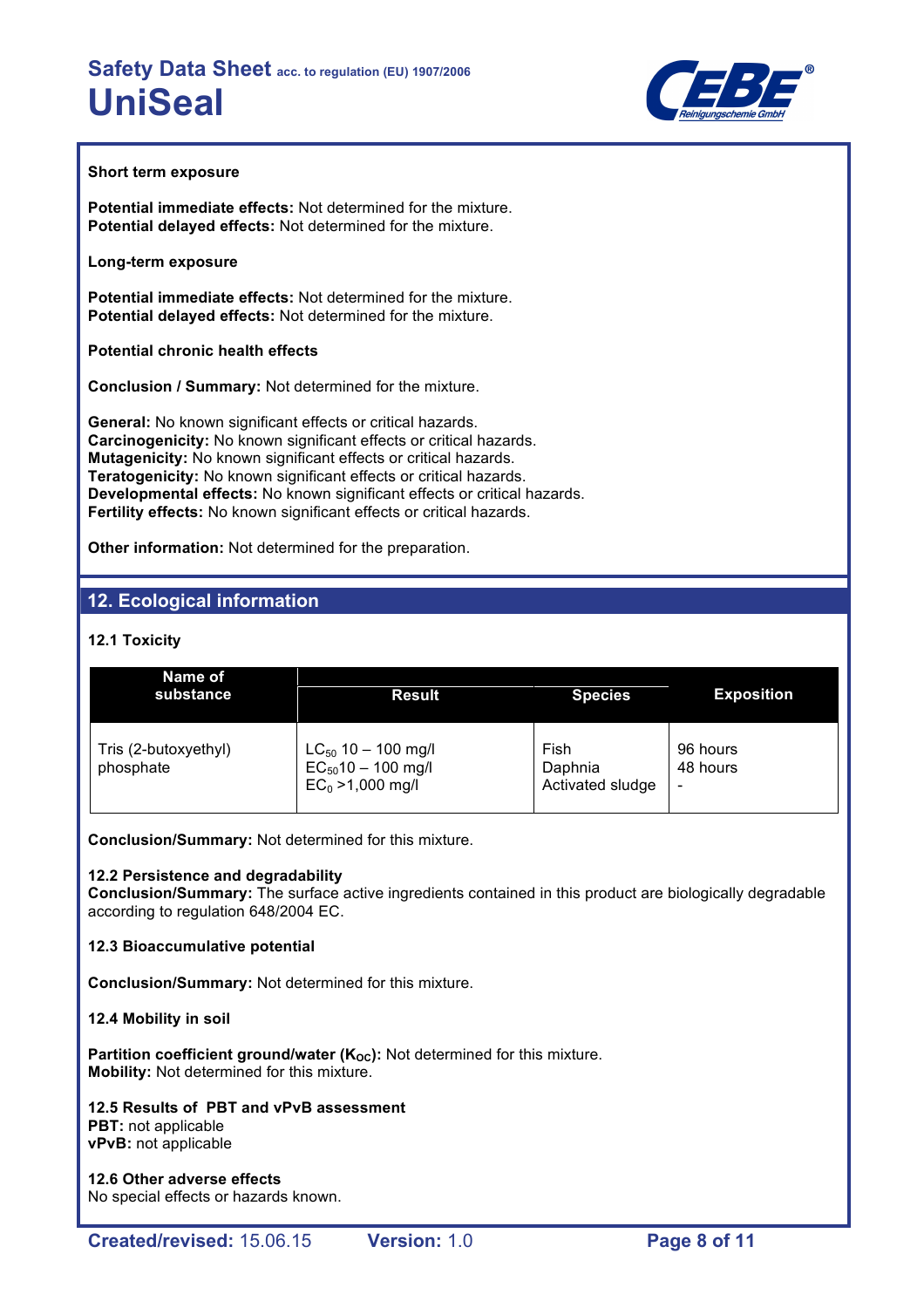

# **13. Disposal considerations**

The information in this section contains generic advice and guidance. The list of Identified Uses in Section 1 should be consulted for any exposure scenario or when exposure scenarios on the available applicationspecific information.

Waste disposal according to EC Directives on waste and hazardous waste. Waste codes should be assigned by the user, preferably in collaboration with the waste disposal authorities.

## **13.1 Waste treatment methods**

#### **Product**

**Methods of disposal:** The generation of waste should be avoided or minimized wherever possible. Empty containers or liners may retain some product residues. Material and its container must be disposed of in a safe way. Significant quantities of waste product residue should not be disposed of via the foul sewer but processed in a suitable effluent treatment plant. Dispose of surplus and non-recyclable products via a licensed waste disposal contractor. Disposal of this product, solutions and any by-products should at all times comply with the environmental protection requirements and waste disposal legislation and the requirements of local authorities. Avoid the proliferation and dispersal of spilled material and contact with soil, waterways, drains and sewers.

**Hazardous waste:** According to the information available to the supplier at the time of creation/editing of this safety data sheet this product is not regulated as hazardous waste in the sense of EU regulation 2008/98/EC.

#### **Packaging**

**Methods of disposal:** The generation of waste should be avoided or minimized wherever possible. Waste packaging should be recycled.

**Special precautions:** This material and its container must be disposed of in a safe way. Empty containers or liners may retain some product residues. Avoid the proliferation and dispersal of spilled material and contact with soil, waterways, drains and sewers.

# **14. Transport information**

|                                          | <b>ADR/RID</b>           | <b>ADR/ADNR</b> | <b>IMDG</b>    | <b>IATA</b>    |
|------------------------------------------|--------------------------|-----------------|----------------|----------------|
| 14.1 UN Number                           | Not regulated.           | Not regulated.  | Not regulated. | Not regulated. |
| 14.2 UN proper<br>shipping name          | $\overline{\phantom{0}}$ |                 | ۰              | ۰              |
| 14.3 Transport<br>hazard class(es)       |                          |                 |                |                |
| 14.4 Packing<br>group                    |                          |                 |                | -              |
| 14.5<br><b>Environmental</b><br>hazards  | No.                      | No.             | No.            | No.            |
| 14.6 Special<br>precautions for<br>iuser | None.                    | None.           | None.          | None.          |

**14.7 Transport in bulk according to Annex II of MARPOL 73/78 and the IBC Code** Not applicable.

**Multiplier according to ADR / RID 1.1.6.3:** Not applicable.

**Tunnel restriction code:** Not applicable.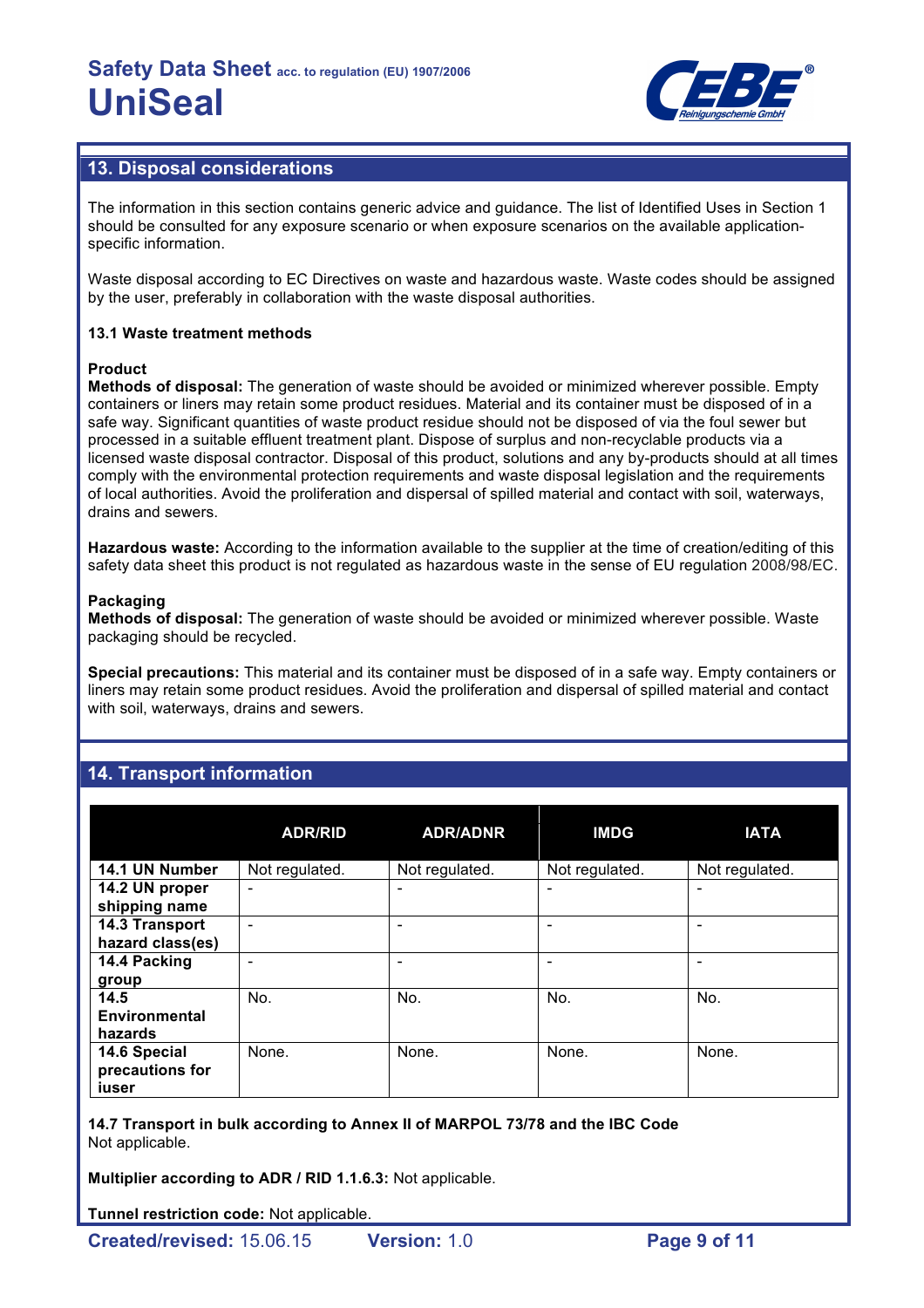

# **15. Regulatory information**

**15.1 Safety, health, and environmental regulations/legislation specific for the substance/mixture**

**EC-Regulation Nr. 1907/2006 (REACh)**

**Appendix XIV - Index of substances that require permission Substances causing special concern:** None of the ingredients is listed.

**Appendix XVII – Restriction of the production, the distribution, and the use of specific hazardous substances, mixtures, ans products:** Not applicable.

**Other EU-Regulations Contents according to 648/2004 EC:** <5% nonionic surfactants.

#### **15.2 Chemical safety assessment**

This product contains substances that still require substance assessments.

# **16. Other information**

 $\triangleright$  Marks the information that was changed since the last version.

#### **Abbreviations and acronyms:**

ADN/ADNR = European agreement for the international transport of hazardous materials on inland waterways ADR = European agreement for the international transport of hazardous materials on roads ATE = Estimation acute toxicity BCF = Bio concentration factor CLP = Regulation concerning the classification, labeling, and packaging Verordnung über die Einstufung, Kennzeichnung und Verpackung [Regulation (EC) No. 1272/2008] CAS = Chemical Abstracts Services Number DNEL = Derived Non-Effect Level DPD = Mixture regulation [1999/45/EG] EC = Europaean Commission EG = EG-Nummer EUH-Satz = CLP-specific hazard phrase IATA = International Aviation Transport Association IBC = Intermediate Bulk Container IMDG = International Maritime Dangerous Goods Code LogPow = Logarithm base-10 of the n-octanol:water pertition coefficient MARPOL 73/78 = International agreement from 1973 for the prevention of marine pollution caused by ships in the version of the protocol from 1978. ("Marpol" = marine pollution) MAK = maximum workplace concentration PBT = Persistent, bioacuumulating, and toxic PNEC = Predicted No-Effect Concentration REACH = Regultion concerning the Registration, Evauation, Approval and Restriction of Chemical Substances [Regulation (EC) No. 1907/2006] RID = Regulation for the transport of hazardous goods by railway REACH  $#$  = REACH Registration number vPvB = very persistent and very bioaccumulating

## **Full text of abbreviated H statements:**

None.